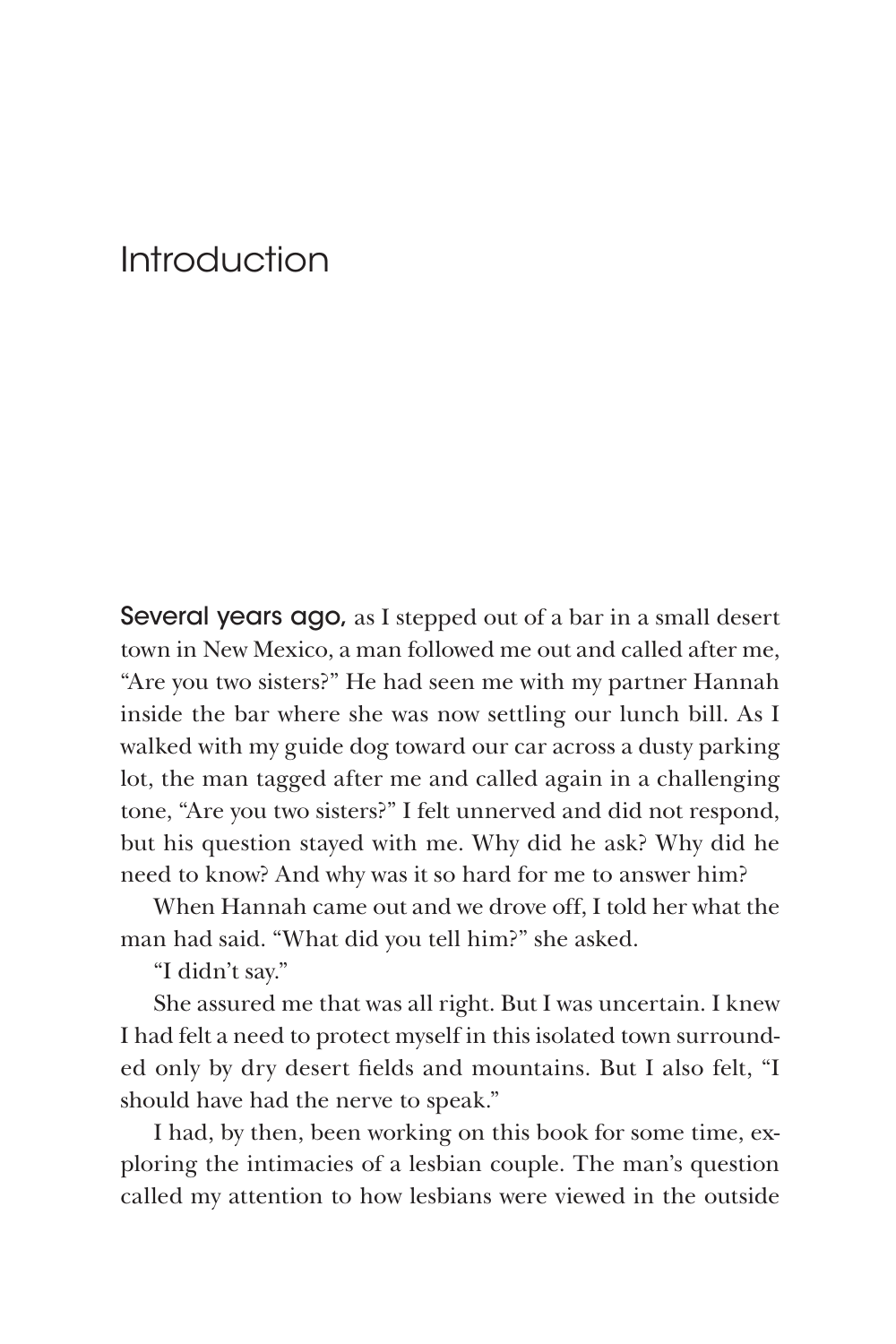world—that just as Hannah and I were always relating to each other, we were also constantly navigating our boundaries with others around us, needing to protect ourselves and often not knowing quite how to do it.

 because that is a question lesbians are often asked when others I subsequently decided to title this book *Are You Two Sisters?*  seek to know us, and because it suggests our own intimate selfquestioning: Who are we? How am I different from others, and how am I the same? It also suggests feelings of vulnerability about our boundaries—the sense that one can easily be assaulted simply walking out the door.

*Are You Two Sisters?* traces the life of a lesbian couple over time, beginning in the 1980s with a meeting on a university campus, and through the several decades that follow as the two women become increasingly intimate with each other and share adventures in the larger world. Throughout, I raise the question: What difference does it make that the two women are lesbian? What makes them similar to others? What makes them different? What can be learned from following in the steps of these two women and considering their self-other dilemmas? Especially, I ask, why does lesbianism remain so often invisible?

I first examined issues of lesbian identity in my 1980s study, *The Mirror Dance: Identity in a Women's Community*. In that ethnography, I focused on a sixty-member social group in which individuals sought a sense of themselves apart from the straight world. In *Are You Two Sisters?* I explore similar dilemmas of self and other, but this time, I focus on a lesbian couple. Like *The Mirror Dance*, this book is innovative in its narrative style. It draws from interior reflections to probe the often hidden world of a lesbian intimacy, as well as to suggest broader themes concerning self and society.

In a previous work, *Social Science and the Self*, I argued for the value of an autoethnographic method of investigating social realities, one that recognizes the first-person experiences of the re-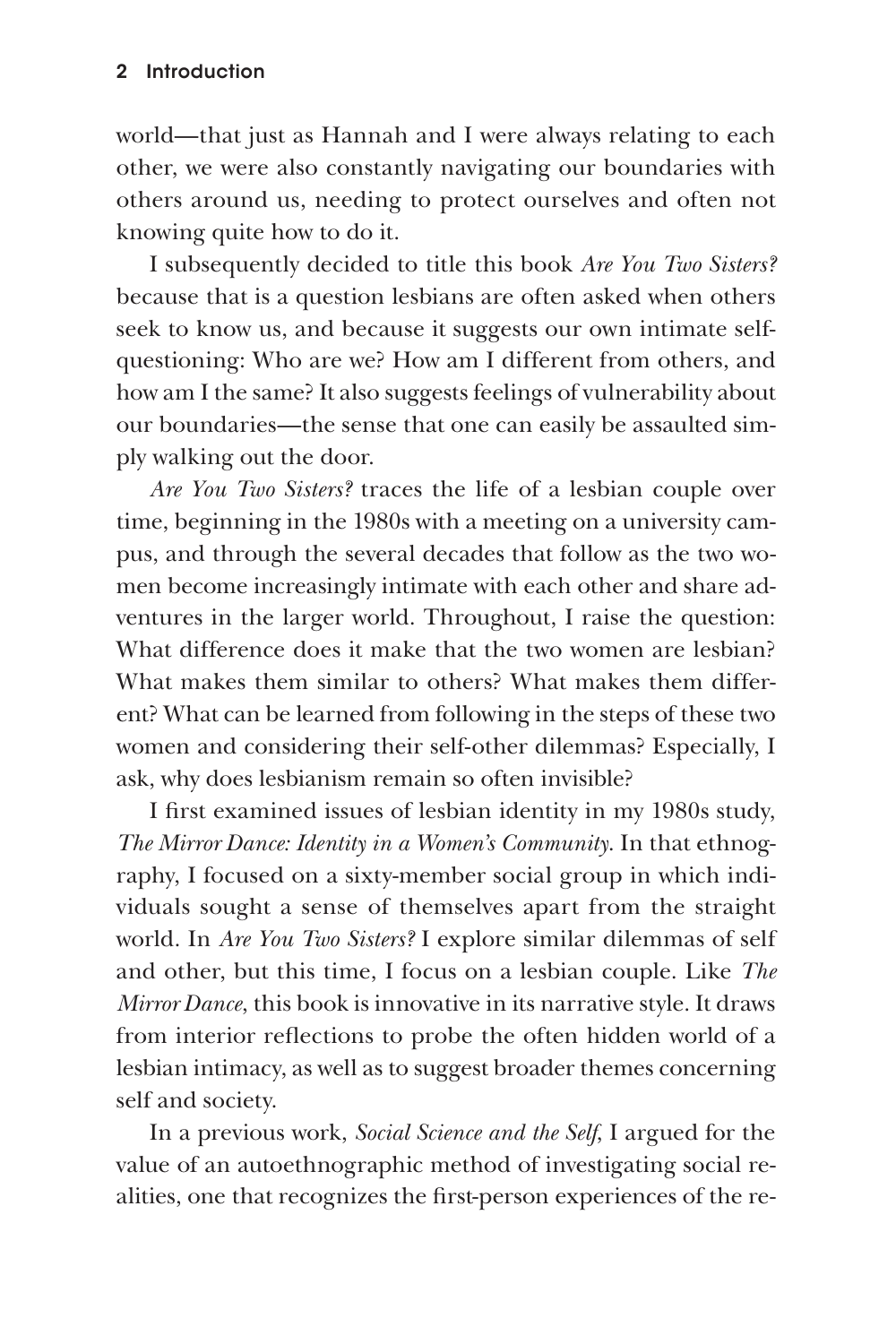searcher as a legitimate source of broader insights. In my subsequent studies, I applied this approach to explore experiences of gender, identity, and disability. *Are You Two Sisters?* extends my method in new ways. This book is intended both for the general reader and as a contribution to the academic fields of gender, sexuality, and disability studies. A bibliography placing the current work in the context of literature in these fields appears at the end, along with an Afterword, "On Writing *Are You Two Sisters?*," that discusses the book's method and underlying themes.

While issues of invisibility and identity have run through all my previous work, *Are You Two Sisters?* is the most intimate of my books. It takes the reader along not only on my singular adventures but into the heart of a relationship I have had with another woman for the past forty years. Written in a candid personal style, it describes how I first met Hannah in 1980 when I stopped by her office, ostensibly to ask her advice on my new lesbian community study, but really to get to know her. It follows us as we move in together after three years of living apart and leads the reader along with us as we visit places and lovers of our past, travel in the New Mexico desert and along the California coast, nurture a home full of dogs and cats, come to terms with differences in our personalities and habits, and eventually get married, even though we did not view that institution in the most positive light.

In these pages, I tell the story of our journey in a manner both introspective and novelistic, often describing situations between Hannah and myself through dialog and evocative suggestion of scenes. I wish to enable the reader to feel "right there" with us in our life together, to experience things as we did, to see us and, at the same time, to reflect on the journey along with me.

"Hannah" in these tales is a stand-in for the real-life woman with whom I have shared my life intimately for the past forty years. I use a pseudonym for her, as in my prior work, because my writing is a version of experience unavoidably from my point of view.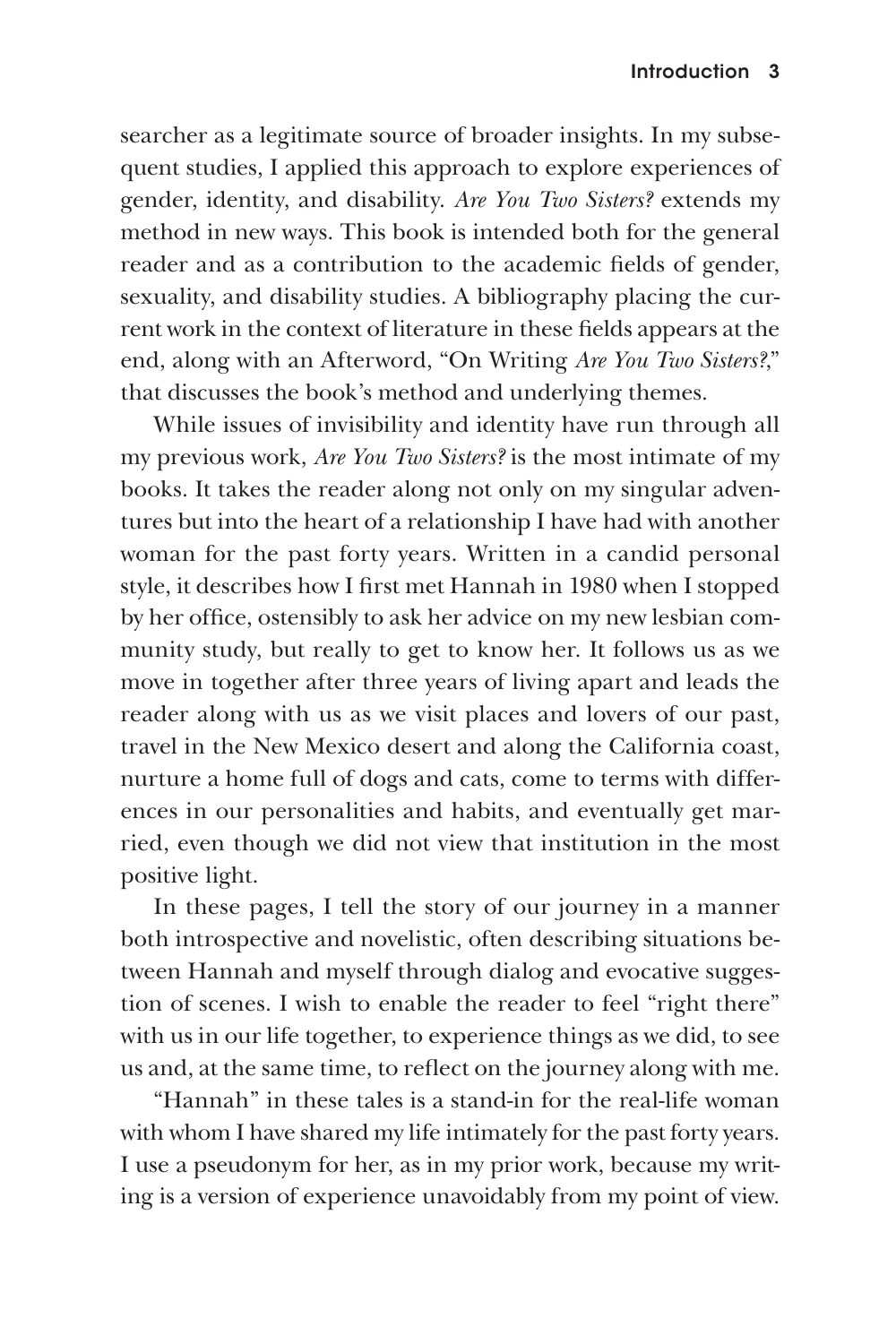When others appear in my accounts, they are figures of my imagination, no matter how accurately I seek to represent them. Were Hannah to tell our story, I am sure there would be much similarity, but it would be her version and her perspective would be articulated more fully.

I use the term "lesbian" in these narratives to refer to relationships of intimacy between women, often including shared sexuality. I am aware that others may use different terms, but this word resonates the most deeply for me, perhaps because it was in common use when I came of age seeking close, loving relationships with other women. I hope that readers may identify with some of the experiences I describe no matter the name assigned, and that this new book, like *The Mirror Dance*, may have a mirroring function.

When I began this ethnography, I did not know where my inquiries would lead. I knew only that I wished to explore the pivotal relationship in my life as I had once explored the many intimacies of a lesbian community. I wanted to do it justice, and I wanted Hannah to be pleased. As the chapters unfolded, I thought intently about some of the themes that I had first become aware of in writing *The Mirror Dance*: What did it mean to be a lesbian in a nonlesbian world and to be similar to each other as women yet very different? How can I be with another woman and not lose my sense of self to who she is? The deep feelings and idealistic expectations raised by lesbian relationships struck me particularly the desires for mutual nurturance and acceptance. I noticed patterns of separateness and boundaries; of vulnerability or openness, of one to the other; of a life without a predetermined course, and without the usual heterosexual roles and protections. And very importantly—always lurking in the background—was the search for security and the need to protect one's lesbian intimacies from the outside world.

While I was working on this study, during 2015–2020, the vision loss I had been experiencing for many years intensified. The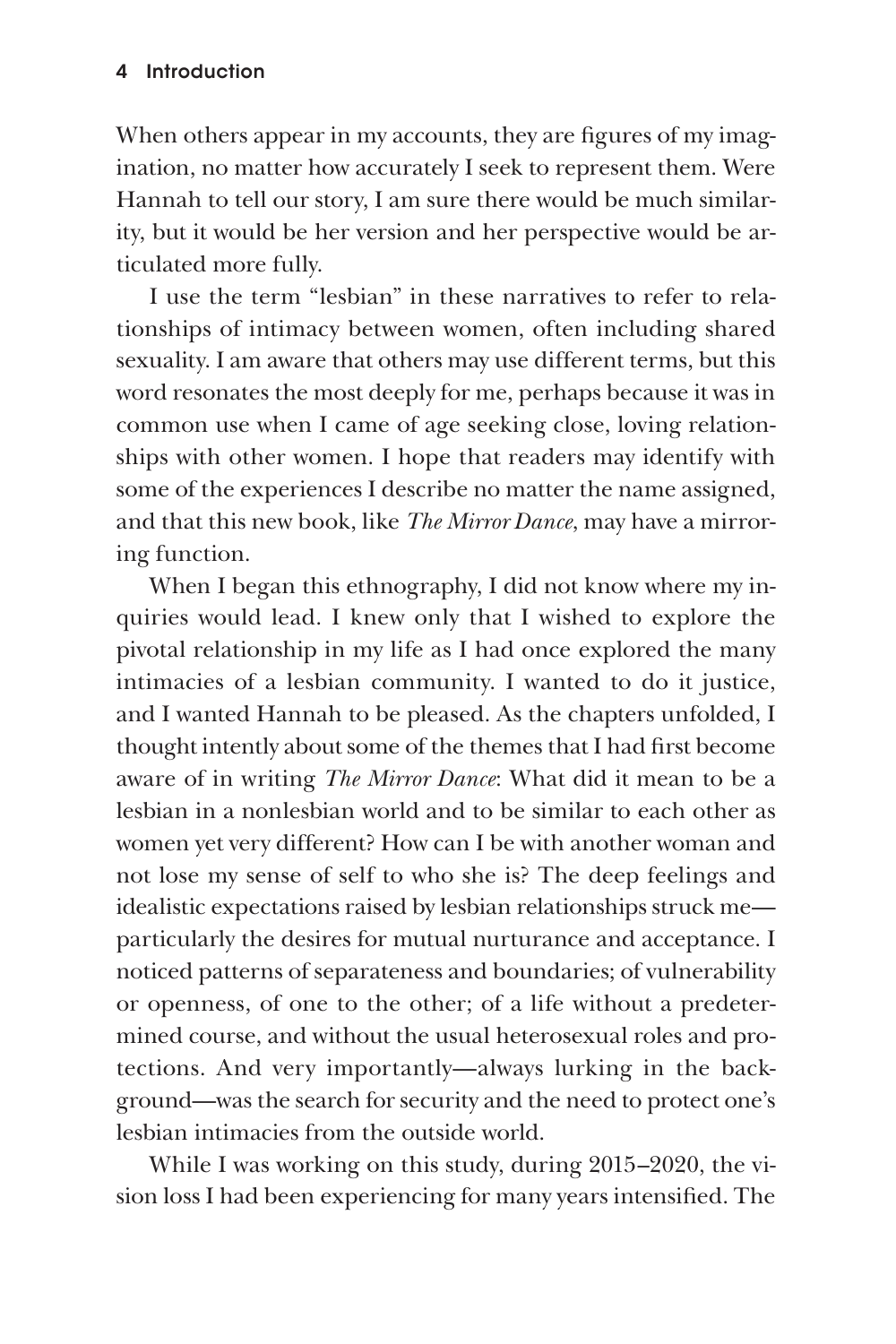words swam on the computer screen before me to such an extent that, increasingly, I had to rely on my computer's voice to speak my words aloud to me. I listened to my prose as I wrote it, playing back my paragraphs repeatedly, sitting away from the computer monitor, eyes cast down, feeling the flow, feeling and thinking, over and over again—what am I expressing? How will it affect the reader? Am I capturing the emotional sense that is right for this remembrance, this incident—for when we first shared a bed, or took that trip to the desert, or drove across the golden California hills toward the beaches? Because I was listening as I wrote, I felt that, more than ever before, I was paying attention to the lyrical feel of my narratives and to using my inner voice as a way to convey outer experience as well.

 In a way, *Are You Two Sisters?* may be for the reader, as it was for me, a challenge in the art of listening. Each chapter is a tale told from the inside out about a couple relationship. Each is a story about part of our journey, designed to stand alone as well as to fit with the rest. Each describes an experience Hannah and I shared and reflects back on our life together up to that time. The book is organized in thematic sections, in which the different stories fall: "Formalities of Attachment," "Our Formative Years," "The Sweep of Time," and "Who We Are." This organization seemed to me most fitting to the nature of the individual reflections, each written in pursuit of insights into a lesbian relationship and its self-other dilemmas.

Rather than a book that begins with the time I first met Hannah and moves forward in a strict chronological fashion, in *Are You Two Sisters?* many small journeys cumulatively fill out the shape of the whole. Some chapters are more deliberately retrospective than others, but all have that somewhat wistful quality of intermingling the present with the past, as occurs in real life. Some are literally travels along back roads in which Hannah and I face new challenges and reflect on our past life together. Others are journeys in a more figurative sense—journeys in getting to